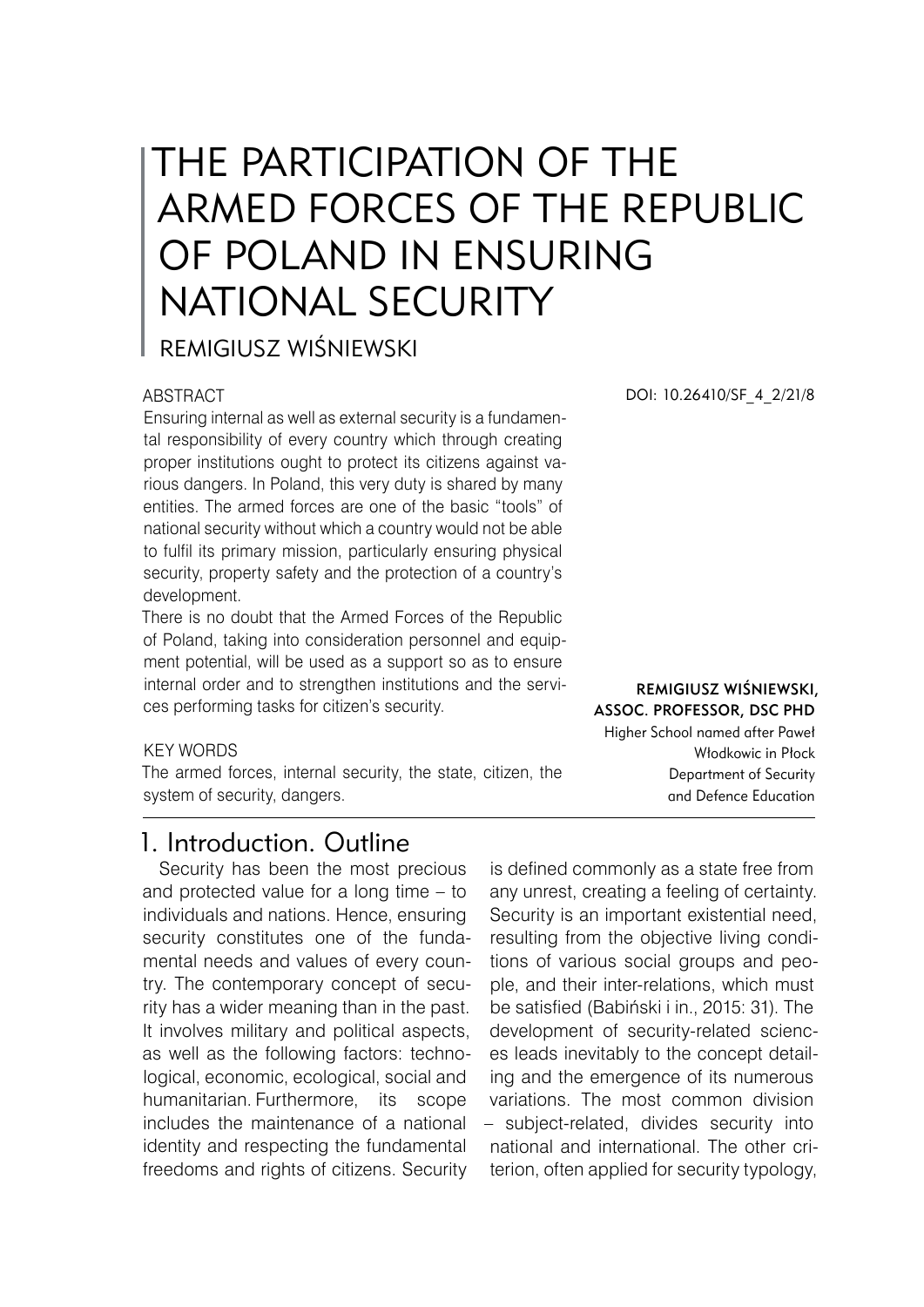is the object-related criterion. It is auxiliary in relation to the subject-related division. However, it allows to separate and even sometimes create the types of security, which enrich the description of this concept analysed in the subject-related perspective. Therefore, journalism and scientific literature includes the following types of security with the object-related nature: ecological, maritime, religious, ideological, cultural, social, economic, military, political, internal and external. It may be stated with high conviction that this list is not exhaustive.

The use of the armed forces for supporting civil authorities in ensuring security to citizens has constituted one of the essential elements of the national security organisation. It happens particularly in situations when constitutional institutions and services are not capable of fulfilling their tasks on their own, especially, when given threats occur abruptly and unexpectedly. Sometimes, in the situation when other forces are not able to cope with the forthcoming tasks, and even when they are not able to fulfil them, the army is used. The armed forces are one of the key and basic "tools" of national security without which a country would not be able to fulfil its primary mission, particularly ensuring physical security, property safety and the protection of a country's development. Both nowadays and in the past, the use of the armed forces in actions within the country arouse doubts related to the possibility of their use in the maintenance of the non-democratic nature of power or in forcing solutions in the internal policy which are not popular in the society. The Polish experience within this scope has raised many concerns at the time of passing new legal regulations empowering the army to represent, supplement or even replace state institutions

and services protecting constitutionally the internal security.

The above condensed specification generates the main objective of this article which is the analysis of the participation of the Armed Forces of the Republic of Poland in ensuring the state internal security. While considering the assumptions of scientific recognition, the following research problem must be formulated: What does the participation of the Armed Forces of the Republic of Poland in ensuring state internal security consist in?

The above mentioned description implies the main objective of the study, which is as follows: The identification of the participation and significance of the Armed Forces of the Republic of Poland (RP) in ensuring security and the effective functioning of the state internal system.

The state (internal) security is affected by various factors with the majority of them connected with the economic condition of a given country, the functioning of public institutions and services, including mainly those responsible for counteracting terrorism, law-breaking, the effects of natural disasters, technical failures, etc. The level of the state internal security is assessed based on the emergency state of a security category whose measure is the feeling of safety expressed by citizens.

Emergencies include physical or social phenomena causing the state of uncertainty and concerns, that is violating the feeling of safety. The feeling of safety applies to all the fields of human life and activity, forming a multi-dimensional vector of the psychic comfort of people feeling safe; hence, this safety threats comprise the entire range of phenomena, including factors which violate the constitutional order and the peace and certainty of living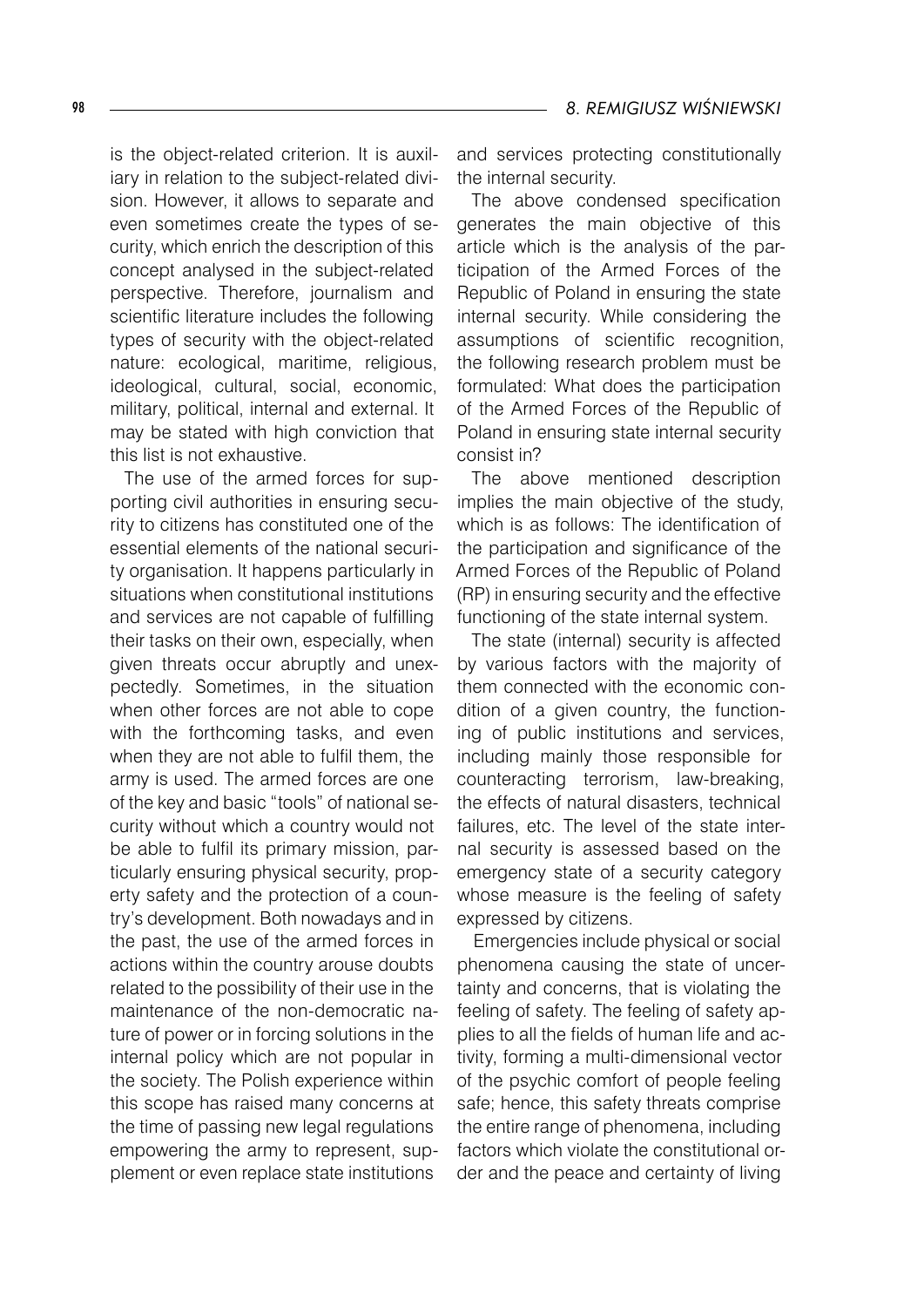among people, in purely physical terms, that is they may result in the loss of life, health or property - being a foundation of such living and enabling the individual's further development, as well as the development of a community in which such an individual functions and which it is dependent on (Prońko, 2001: 50).

Social sciences define threats, inter alia, as dangerous and adverse for the basic values of a given subject (collective or individual) and the vital activity interests of other social life participants(Cieknowski, 2012: 11). With reference to the nation and the state, a hazard is defined as a risk of a situation in which a respective society has no conditions for its development and living or in which they are limited significantly. Whereas, the state security threat is a combination of internal events or in internal relations, in which there is a high likelihood of the loss or the limitation of conditions for the undisturbed development of the internal being or the loss or violation of the state sovereignty and its partner-like treatment in internal relations as a result of the use of military, economic, psychological, political, etc. violence (Dworecki, 2002: 65).

Such an approach, in terms of understanding the content and the essence of threats, is becoming more common. The following definition may be provided as a representative one for determining state security threats through values: a hazard for state security constitutes a sequence of events or actions, which:

- form a hazard in a considerably short period of time and drastically to the quality of life among the citizens of a given country;
- are connected with the significant limitation of the possibility of making political choices by private non-governmental institutions or the state gov-

ernment within a respective country (Stańczyk, 2006: 24).The state internal security threats must be regarded as sudden or unexpected events endangering population's life, property, environment or constitutional order. The classification of the state internal security threats may be taken as a reference point for the localisation of these threats sources. Hence, they may be divided into: external and internal. The threats to the state internal security with dominating internal factors are as follows:

- terrorism, organised crime, etc.;
- nationwide or regional riots or strikes;
- economic crises;
- technical catastrophes;
- vast natural disasters;
- armed political revolts or uprisings not transformed into a civil war;
- political crises forming a threat to the democratic state order, events infringing the constitutional order (Pawłowski, 2002: 163).

On the other hand, threats determined by external factors are as follows:

- the state military intervention as part of an alliance arising from international obligations, performed as part of reinstating or enforcing peace;
- the state power armed intervention,
- an armed conflict between countries from further surroundings, forming a direct or indirect threat to the nation's interests;
- a civil war or a war between neighbouring countries;
- armed provocations, struggles or borderline incidents;
- mass migrations (Pawłowski, 2002: –163).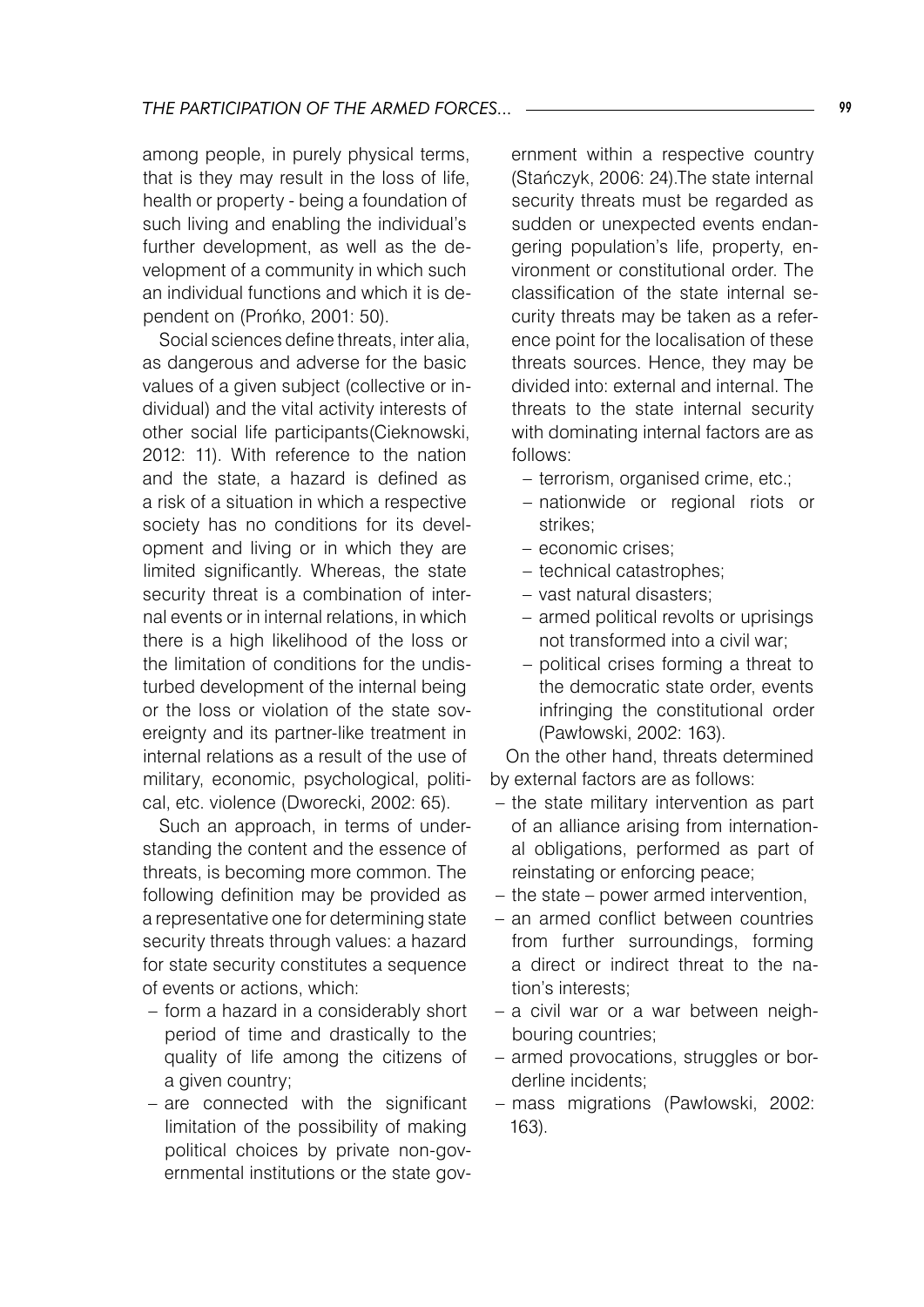100 *8. REMIGIUSZ WIŚNIEWSKI*

Some of the above mentioned threats are not typical threats to the state internal security. Nevertheless, they may transform into a crisis or by means of their consequences they may evoke a threat to the citizens' safety or life, health or property and undoubtedly also to the constitutional order. Moreover, the threats to the state internal security may be divided in terms of their formation causes. While accepting this assumption, all the threats may be classified as those formed as a result of the power of nature or human activities. As to the object of considerations, it seems that the following division of threats is essential:

- on a nationwide scale, that is threats, which right from their occurrence, cover a considerable part of the country or a larger part of its functioning areas;
- spreading, that is gradually transforming from crises on a limited scale to nationwide situations;
- those on a limited scale, that is occurring on a specific limited area or referring to the separated area of the state functioning and not resulting in crises beyond this area or fields (Kowalewski, 2015: 35).

Summing up, the state security threats may be considered according to the following criteria: development dynamics (creeping, dynamic), threats scale (administrative, state, international, world units), threats locations (external, internal), threats range (local, sub-regional, regional, continental, global), environments (scientific-technical, economic, political, social, natural), the nature of social relations (non-conflicting, conflicting), threats effects (psychic, physical), threats sources (cultural, psychological, educational, economic, ideological, demographical, political system, technical, natural, etc.) and object-related

(ecological, social, economic, military, political)(Merczyńska, 2011: 62).

The text content exposes relations between phenomena occurring in situations other than normal, demonstrating the methods of actions and counteractions. These are the obvious elements of the observational method but also of documents review. While analysing the phenomena at the borderline of ensuring security, this also provides the elements of a diagnostic survey.

# 2. The role and tasks of the Armed Forces of the Republic of Poland (SZ RP) in the process of ensuring the state security

Ensuring independence, the territorial inviolability of borders and the Polish citizen's safety is the absolute imperative of the defence of the national interests with an existential meaning, justifying the use of the entire potential of forces and measures which the country has. In order to ensure their implementation, the Republic of Poland organises and develops the integrated national security system with its key component – the state defence system which is appointed for obtaining and maintaining the capability of conducting effective defensive activities for the purpose of counteracting all the threats to essential national interests, including military aggression.

The nature of the threats in the contemporary world indicates that security organisation is more and more important in eliminating threats on an international scale, and this is not the priority of individual countries counteracting military threats. In the threats assessments, war conflicts between two countries are more and more regarded as highly un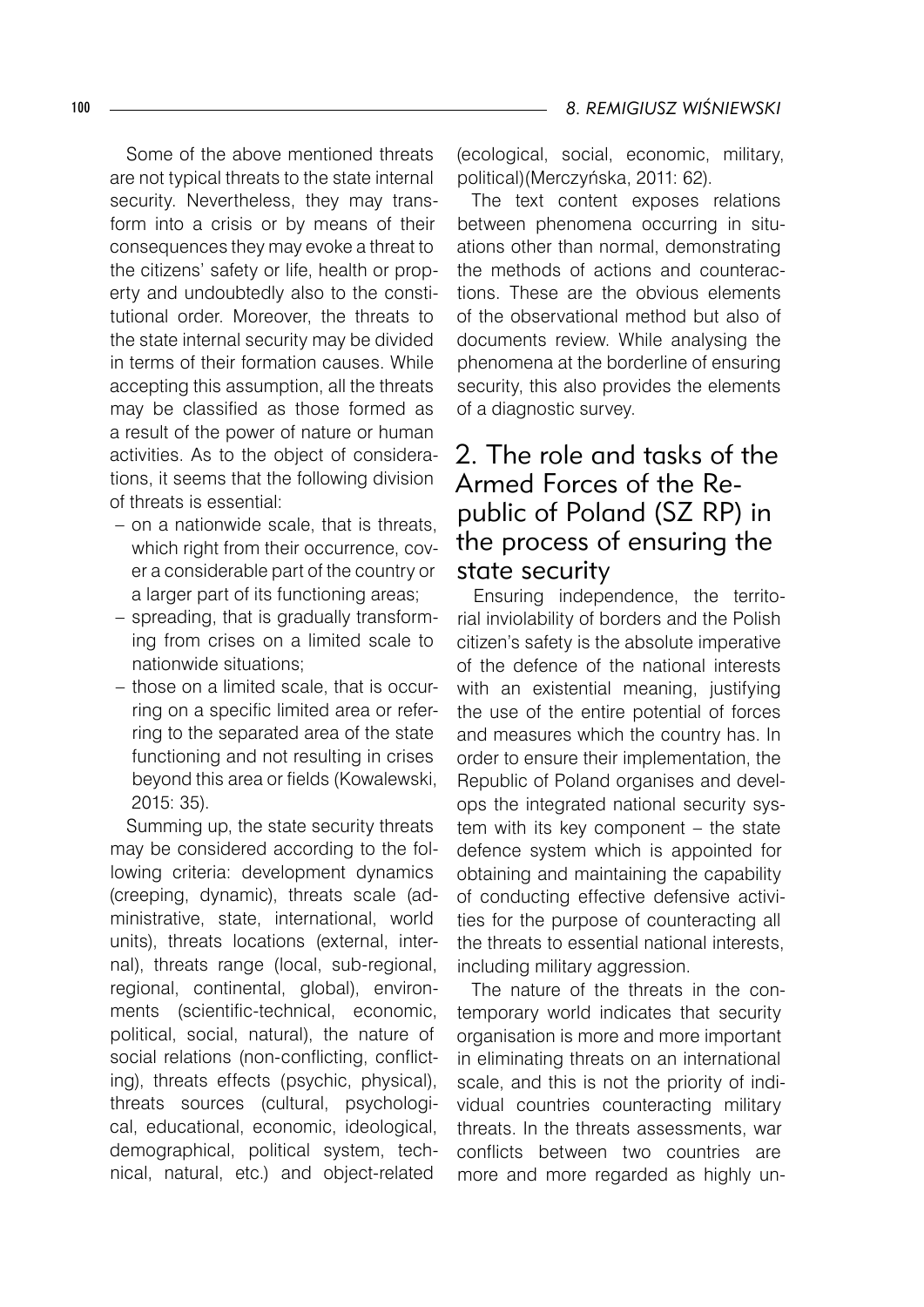likely. Nonetheless, this does not mean that a war understood as a country state which involves a violent external or internal conflict and that is solved by force with the participation of the country's gross involvement (Zdrodowski, 2012: 78) may be eliminated completely from the prospective threats to the world. The analysis of the source literature clearly indicates that the prospective threats in the contemporary world include:

- international terrorism; –
- organised crime increase;
- natural disasters, energy crises resulting from the lack of energy raw materials;
- or the lack of their supplies;
- the proliferation of the weapon of mass destruction;
- large differences in the economic development between the poorest and the most developed countries;
- a significant demographic increase in some countries (especially those with a low economic development level);
- the uncontrolled large migrations of population and the violent concentration of population in some regions;
- internal crises in countries and the lack of state bodies stability in some countries (Gierszewski, 2013: 25).

The end of the  $20<sup>th</sup>$  c., in particular the 21<sup>st</sup>c., brought about changes in the perception of threats concerning armed conflicts. The specific analyses and forecasts referring to Europe indicate that they are of low likelihood. The membership of most countries, with a high military potential, in the same military alliance of the joint political and economic system minimises, or even excludes for a longer period of time, any armed conflict in Europe. Nevertheless, this does not mean the complete exclusion of the possibilities of using a military potential as an essential policy instrument in the further

future. Not all the European countries are the members of the European Union and NATO. Some of them have a large military potential and do not hide the possibility of using it in emergency.

All the European countries have their own armies whose first task is to ensure the inviolability of their territory and the sovereignty of the country, participation in the implementation of the state's international policy and assisting international bodies in eliminating and neutralising natural disasters and catastrophes. The armed forces in the state's legal system fulfil two functions: external and internal. An external function is connected with ensuring sovereignty and borderlines inviolability. Whereas, the internal function applies to aid and violence and an institution aimed at society integration (Balcerowicz, 2010: 31).

For many years, the tasks of the armed forces were associated only with the state defence system, that is the set of organisational, material and personal elements, interrelated and correlated, which fulfilled tasks to the benefit of the state defence. Nowadays, it is a common knowledge that the functions of the armed forces are considerably wider. They occur as one of the security, not only defence, subjects.

Security is a concept which is much wider than defence. It consists in not only guaranteeing the sovereignty and the inviolability of the state's territory but also survival, becoming independent on the entire range of threats, which may cause the gross infringement of the development of the most important security subject which is a human (Balcerowicz, 2010: 33).

The security system of Poland includes all the institutions and bodies, responsible for security in the light of the Constitution of the Republic of Poland (RP) and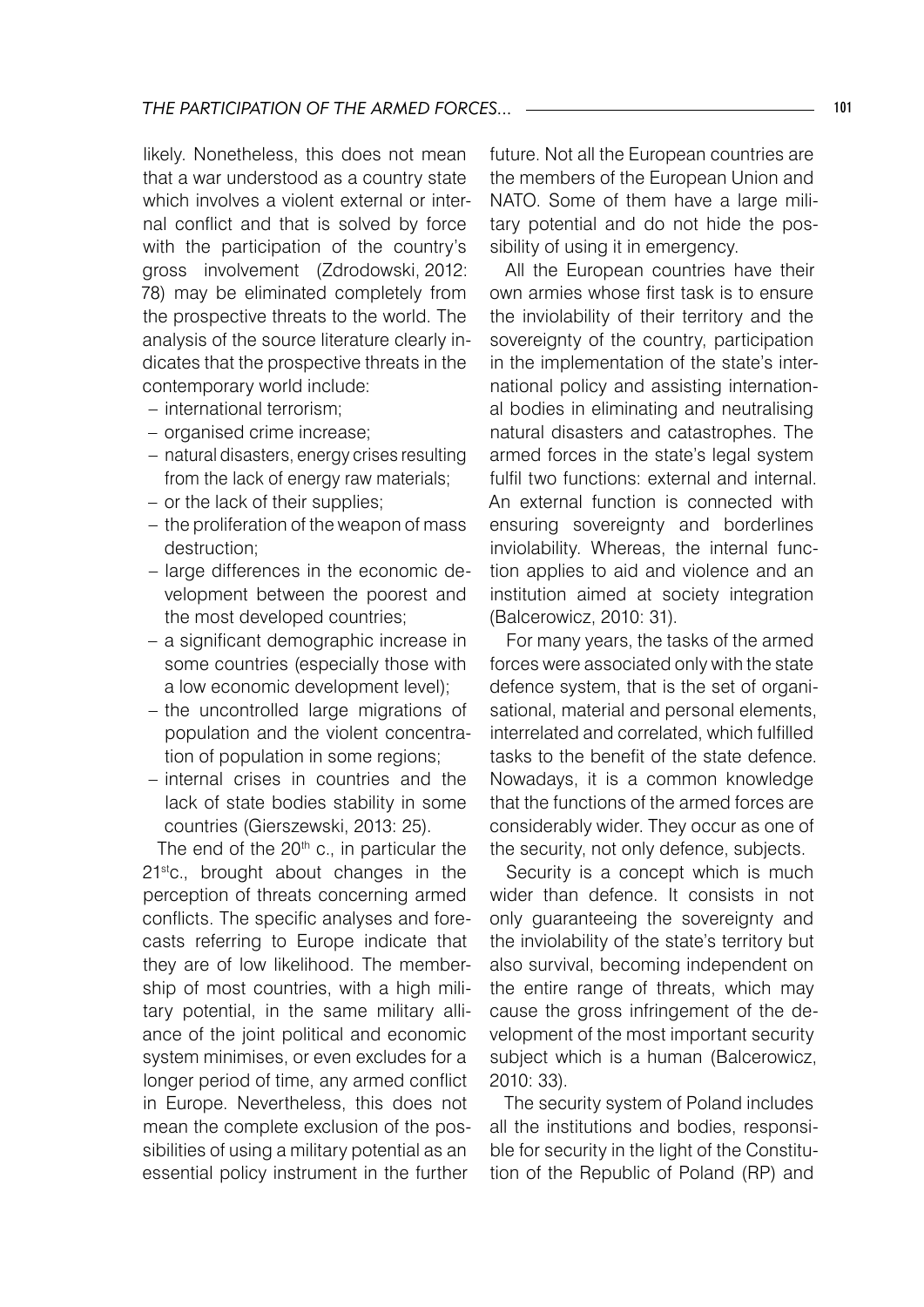proper acts, belonging to executive, legislative and judicial authorities, including the parliament, the president, the central bodies of government administration and the Council of Ministers (Strategia Bezpieczeństwa Narodowego RP, 2007: 21). In order to indicate the position of the armed forces in the state's security system, it is necessary to define their mission first, the purpose for which they are maintained. Furthermore, this position in the system results from the correlation with other subjects constituting the system. Therefore, the issue of the state's relations with other countries and international organisations is also important for the position of the armed forces in the security system.

National security arises considerably from the potential and the possibilities of the national economy but also from geopolitics and the significance of the state on the international arena (Ficoń, 2007: 289). This is the reason why the state pays attention to the participation of the armed forces in peace-keeping and stabilisation operations. The participation of the army of the Republic of Poland in foreign missions is an important element not only of the safety policy but also the foreign policy (Drzewicki, 2010/2011: 180). The armed forces of the RP, when participating in international operations, fulfil alliance obligations but they also act to the benefit of Poland by eliminating threats sources, neutralising conflicts at their source and in their surroundings. They prevent humanitarian catastrophes, stop infringing human rights, build a stable security environment (Ficoń, 2010/2011: 3). Everything what concerns security at an international level and which may become the actual danger for Poland is a new type of threats known as asymmetrical.

The most important features of an asymmetrical war include:

- Targets the targets of asymmetrical attacks are entire territories, resources and the population of countries, the wider the destruction range is and the bigger the psychological effect is, the more complete fulfilment of such war's target is;
- Organisation asymmetrical attacks are performed by various groups; well hidden, able to operate even in the territory of the country being attacked, they may be conducted by military representatives; –
- Technical combat methods weapon in asymmetrical attacks may take any form; starting from traditional measures, through nuclear, chemical and biological weapon, finishing with non-traditional measures, which are difficult to predict (traps, a computer attack); –
- Range asymmetrical attacks have a varied range scale, they have no geographical limits; an adversary may be attacked both in its own country and in any place worldwide, where its citizens or resources are located, attacks may be extremely intense;
- Attack methods absolutely differ-–ent from traditional military operations, similar to guerrilla actions, often with the use of criminal methods (Piątkowski, 2002: 12).

The rank of asymmetrical threats results, inter alia, from its more and more common occurrence in various regions worldwide and the increasing unpredictability of their outcomes. These are asymmetrical threats which have become the reason of difficulties in classifying threats into military and non-military, and they led to this division covering-up and blending. Each of these threats requires the pos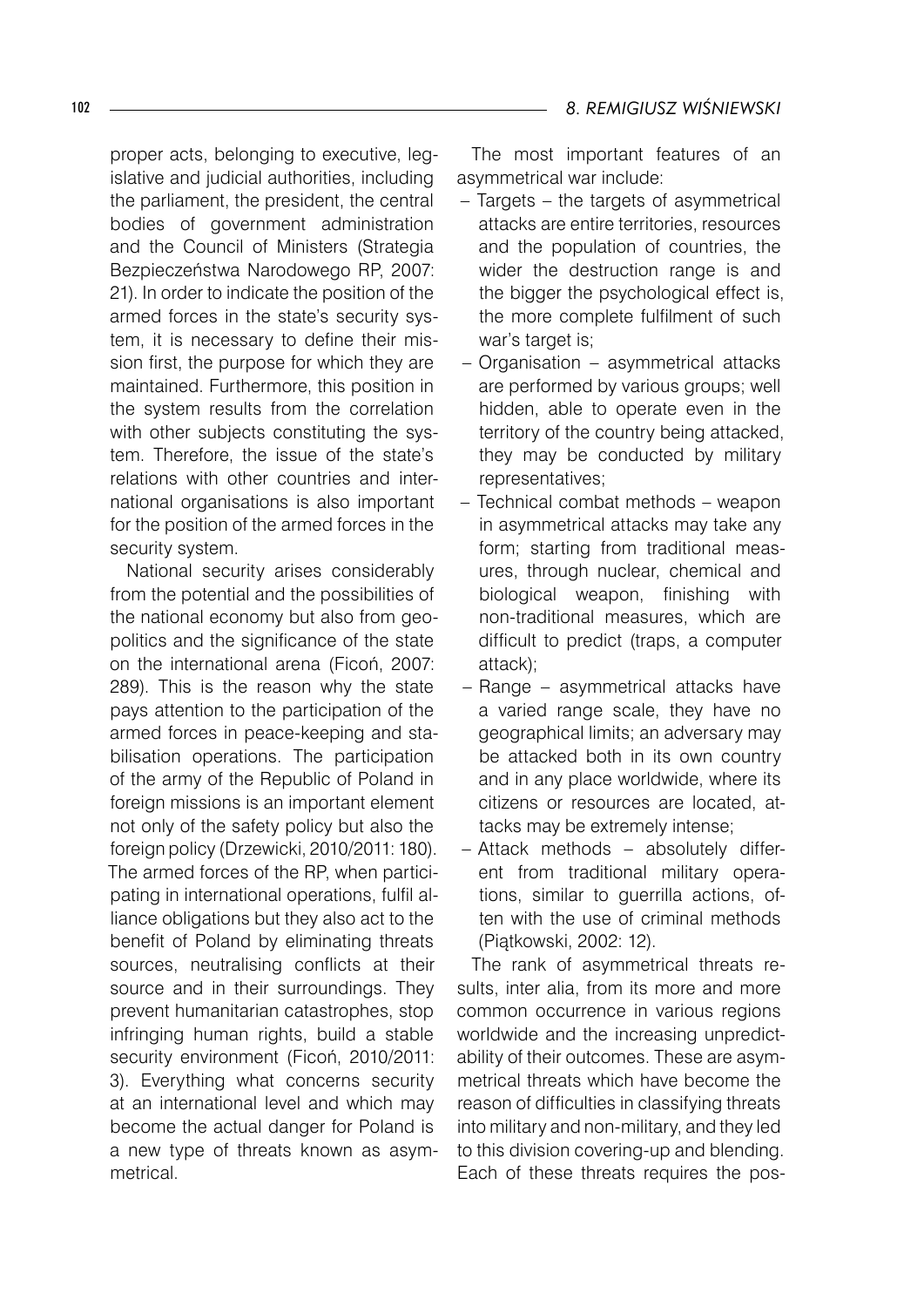session and the co-operation of various instruments both on a national and international scale (Kaczmarek, 2008: 20). The presence of the armed forces in the state security system entails their participation in the prevention, neutralisation and elimination of threats which evoke crises inside the state.

This is one of three tasks of the Armed Forces of the RP in the time of peace. The army is obliged statutorily to support other resorts at the time of disasters and catastrophes. The Act on the general defence obligation of the Republic of Poland of 21 November 1967 stipulates in Article 3.2 that the Armed Forces of the RP, apart from their obligation of defending independence and sovereignty, may participate in counteracting natural disasters and eliminating their effects, searching actions and rescuing people, cleaning terrains from explosives and military origin hazardous materials and their neutralisation, as well as anti-terrorism actions (Ustawa z dnia 21 listopada 1967r. o Powszechnym Obowiązku Obrony Polskiej Rzeczypospolitej Ludowej (Dz.U. 1967 nr 44, poz. 220).

The detailed methods of using the Armed Forces of the RP in the situations outlined in Article 3.2 of the aforementioned Act are stipulated by a series of acts and implementing acts. The armed forces' tasks, arising from the statutory regulations, detailed implementing acts and subsequent security strategies are determined in the national and alliance plans of emergency response and state defence. All the national security strategies (the document is subject to ongoing evaluation resulting from the changing political situation, in the dynamic world) outline generally the tasks of the Armed Forces of the RP, at the same time underlining the key role of the army in the

integrated security system of Poland and the fundamental role in national defence (Drzewiecki, 2010/2011: 21-23).

Pursuant to the indicated provisions, the Armed Forces of RP are the main element of the state's military subsystem, ready for the effective counteracting of external and internal threats violating the national interest of the state security and participation in the emergency response operations (Wojnarowski, 2005: 22). One of the vital tasks of the armed forces is the operational preparation of the state's territory for counteracting a military threat. This is a task, which may determine the state's defence ability and its defensive potential. The state's territory is one of the fundamental subjects of the defence system. Specific building structures, roads, devices, resources, relief have a significant impact on the course of each armed struggle (Wojnarowski, 2005: 23).

Preparing the state's territory may determine largely the national security. Therefore, it is crucial to assign an essential rank to such preparation at the stage of planning, organising and fulfilling specified defensive actions. Every NATO member, including Poland, is obliged to prepare an infrastructure indispensable for commanding and the operational use in the event of the armed conflict of alliance forces. The development of such an infrastructure, also for alliance purposes, is the task assigned to the host country (HNS) and it constitutes the element of a contribution to the collective defensive preparations of the Alliance. A crucial element of works performed in the country are investments as part of the civil-military (CIMIC) collaboration, aimed at increasing the possibility of the transfer and maintenance of the alliance army actions (Stachowiak, Płaczek, 2002: 341-356).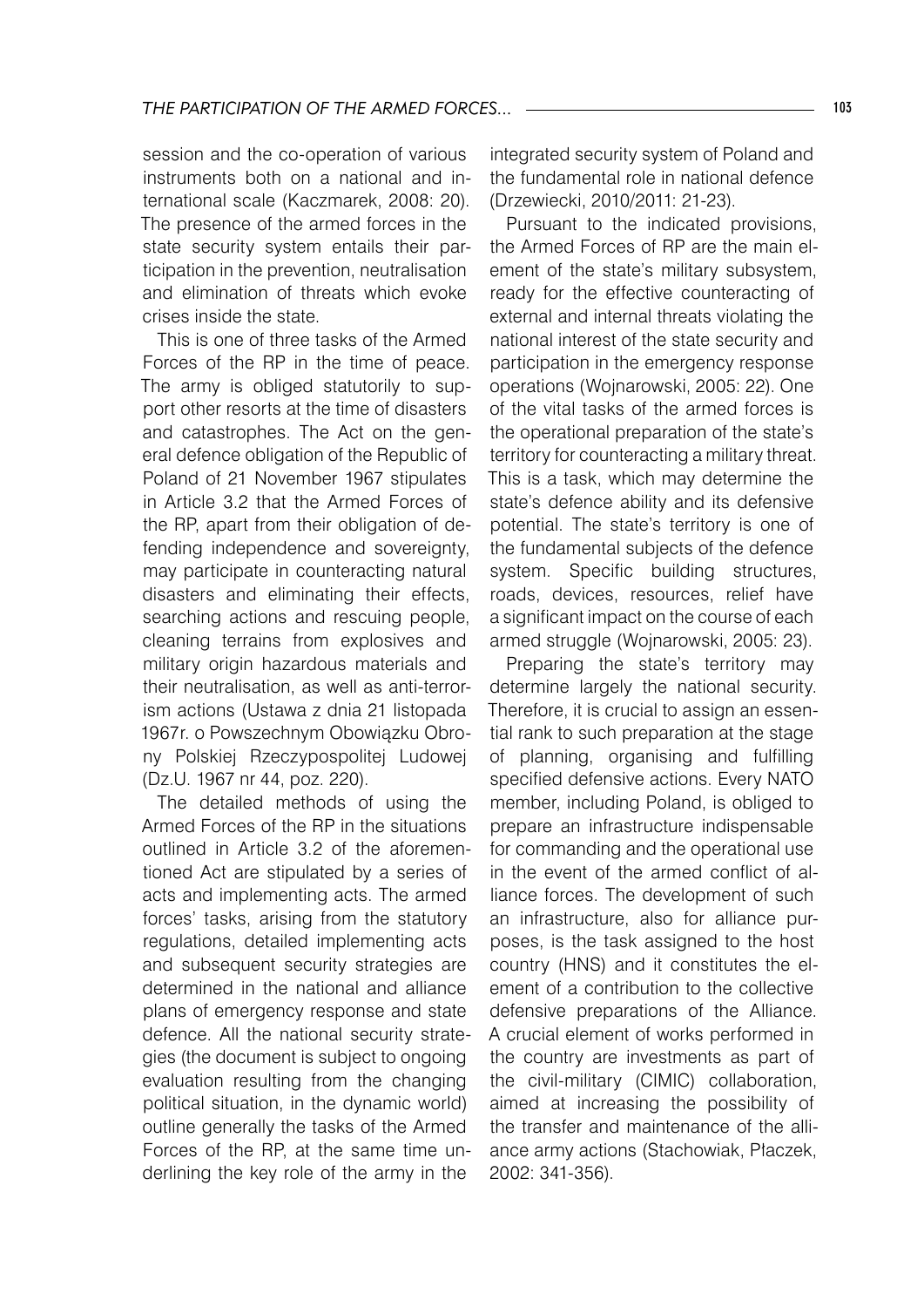The key tasks within the operational preparation of the country's territory include:

- The distribution of the army in the ter-– ritory of the country adequate for the anticipated tasks;
- The maintenance and modernisation of the indispensable military infrastructure;
- The creation of a modern computerised network;
- The adaptation of the military infrastructure and the civil infrastructure to the defensive needs;
- The modernisation of airports and seaports for the acceptance of the alliance strengthening forces;
- The modernisation of the road infra-– structure, ensuring the mobility of the response of own and alliance army;
- Enabling the integration of the following functions: logistic, mobilising, training, rescuing and the transformation of the stationary logistics base(Stachowiak, Płaczek, 2002: 355).

The turn of the 20<sup>th</sup> c. and 21<sup>st</sup>c. brought about a change in perceiving the role of the armed forces in the functioning of democratic countries. The leaders of countries started to see the army not only as a defensive tool for an armed conflict or conquering other territories, energy sources or expanding markets. It was a more frequent situation that armies were assigned tasks connected with their participation in ensuring peace, in its creation, in stabilising a political situation. While responding to conflicts in different parts of the world, the leaders of countries and international organisations assigned a new objective to the armed forces – enforcement, with as minimum losses as possible, of peaceful behaviours in the international environment.

Unlike the typical peaceful actions conducted by the United Nations Organisation, a new method of peaceful responding and using the army was devised. It comprises military actions but in its minimum scope typical for the armed struggle. The applied struggle forms and methods must correspond to the occurring threats. The objective of the army is not to overcome an adversary and overtake its territory, but after a specified action during the armed conflict, to enforce a specific behaviour and action and stabilise the situation. This is about creating such a situation in which the army intervening is not seen as a threat but as the forces aiming at enabling the democratic and peaceful functioning of the country in accordance with the international legal regulations.

Pursuing the objectives, with as little people and equipment loss as possible, resulted in significant changes in the war art itself, which now had to be focused more on the neutralisation rather than the destruction of the adversary's forces and resources. The complete resignation from the mass and total destruction of people, devices and buildings was replaced with precise actions, deterrence and neutralisation.

A new approach to the use of the armed forces in the 21<sup>st</sup>c. resulted in their limited meaning in solving crisis situations worldwide. A priority meaning has been awarded to political, diplomatic and economic-financial actions. Each contemporary conflict reveals the considerable involvement of numerous civil, governmental and non-governmental institutions. The role of the army is to support such actions, participate, as one of many and not the only impact element, in the hot spot region of the world. Simultaneously conducted political, hu-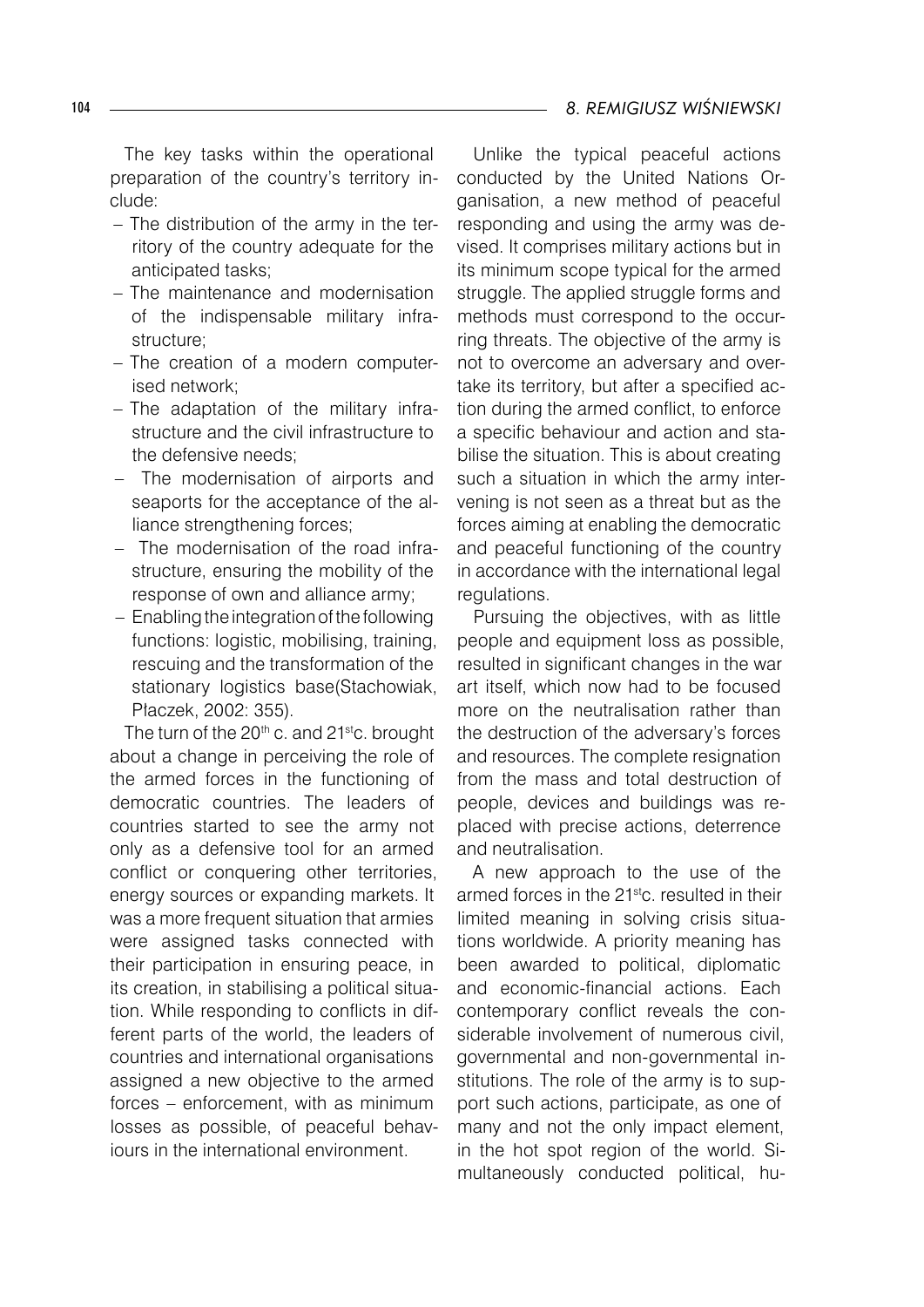manitarian and military actions are the standard of the contemporary response. A new challenge for the armed forces of various countries is the ability to act in multi-national and multi-dimensional projects, in which soldiers from a few or several countries create generalship, combat elements and assistance elements.

Another way in which the army is used is merging the actions at the operational level and very often also at the tactical level. This is enforced by the operation effectiveness rule – achieving an objective with own and adversary's losses as low as possible.

The use of the Armed Forces of the RP to ensure the national security of Poland conforms to the afore presented adherence to the role and tasks of the army in other countries. The Armed Forces of the RP fulfil tasks which are determined primarily in the RP Constitution but also in a series of other normative documents (strategies, directives, plans, etc.).

As far as a minor armed conflict is concerned, the Armed Forces of the RP are obliged to ensure the defence of Poland by means of a defensive potential which is maintained in the time of peace. Whereas, in the event of an armed conflict on a larger scale, the Armed Forces of the RP are obliged to expand all the forces strategically (including launching the system of personnel and material reserves), to maintain more important building structures and areas of Poland and to accept the Strengthening Forces of the North Atlantic Treaty to the territory of the country. During such a conflict, the Armed Forces of the RP participate in the alliance defensive operation.

Both, the fundamental mission of the Armed Forces of the RP, as well as their tasks pertaining to the security of Poland, must be reflected directly in the personnel, structure, armament, equipment and distribution of the respective military units. The mission and tasks of the army determine the implemented professionalization, modernisation and transformation of the Armed Forces of the RP.

An absolute imperative of the national interests defence is ensuring the safety of the Polish citizens, independence and the borderlines inviolability. The military core of the defence system is constituted by the Armed Forces of the RP which maintain their readiness for performing three types of tasks. These include: participation in the emergency response operations or humanitarian operations as part of the international situation stabilisation, counteracting aggression and guaranteeing the defence of the country as part of alliance obligations, as well as supporting the internal security and aiding the society.

Within the meaning of the provisions of the RP Constitution, the Armed Forces of the RP serve the protection of the independence and integrity of its territory and ensuring the safety and inviolability of its borderlines(Konstytucja Rzeczypospolitej Polskiej z 6 kwietnia 1997 r. (Dz.U. z 1997 r. nr 78 poz. 216), art. 26). Therefore, the Armed Forces of the RP fulfil tasks arising from the emergency response plans and the state defence. Obviously, the role of the Armed Forces of the RP in the NATO defence system and the alliance system must be also mentioned here. Furthermore, the Armed Forces of the RP participate in stabilisation and prevention tasks. In the time of peace, these are the main tasks within the emergency response package.

The Armed Forces of the RP may participate in counteracting natural disasters, extraordinary environmental threats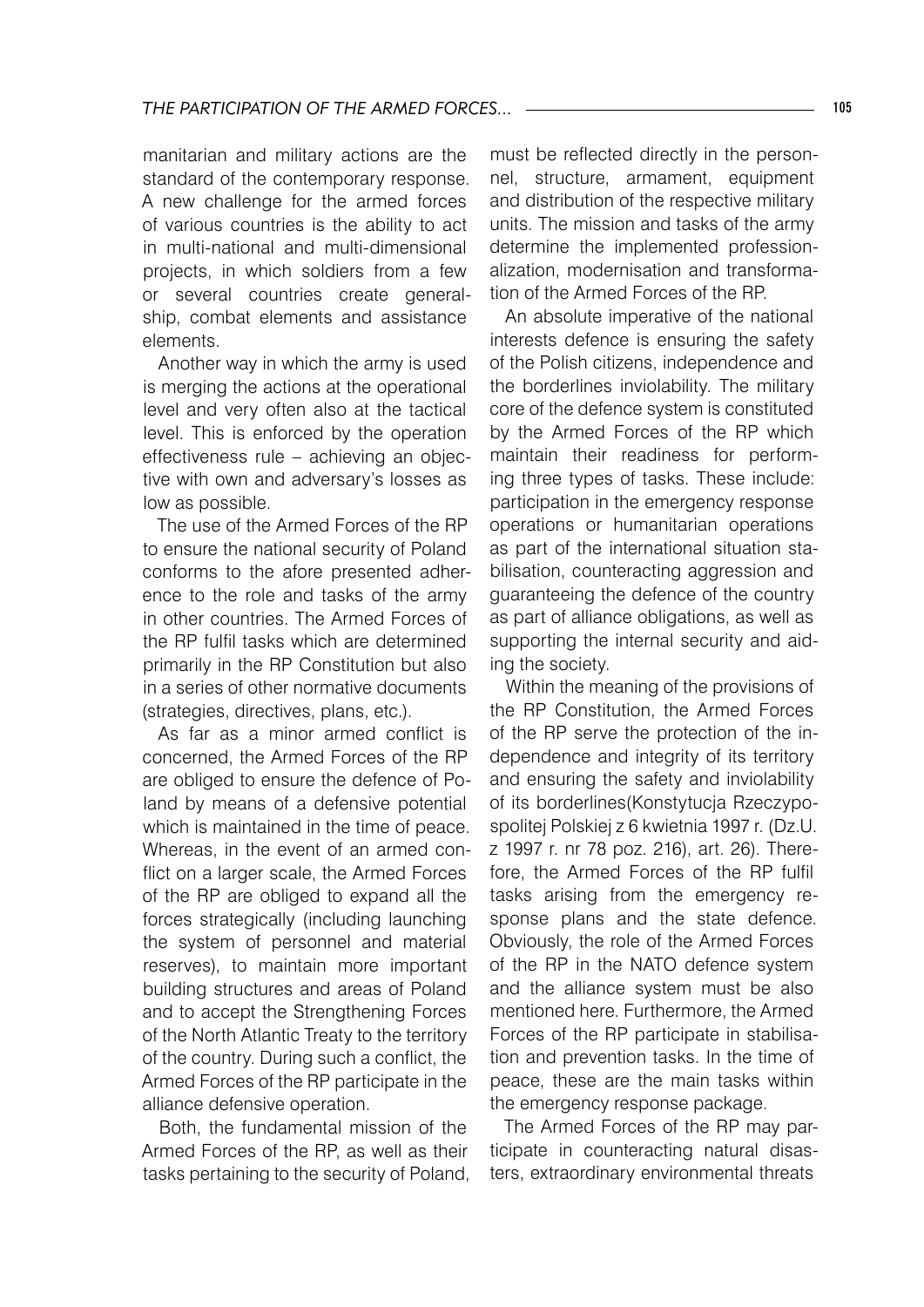and eliminating their effects, as well as in the searching actions and life rescue actions(Ustawa o Powszechnym Obowiązku Obrony Rzeczpospolitej Polskiej, art. 3 ust. 1a.). It should be added that the use of the Armed Forces of the RP is anticipated to the benefit of the nonmilitary arrangement in order to prevent crisis situations in the conditions of announcing emergency states. During the emergency state, the President of the Republic of Poland, at the request of the Prime Minister, may decide on the use of the divisions and sub-divisions of the Armed Forces of the Republic of Poland for reinstating the normal functioning of the state, if the hitherto applied forces and measures have been exhausted (Ustawa o Stanie Wyjątkowym, art. 11 p. 1.). In the event of the natural disaster state in a given voivodeship, the Minister of National Defence may submit the divisions and sub-divisions of the Armed Forces of the RP for the disposal of the voivode in order to prevent the effects of a natural disaster or to eliminate its damage and losses. As part of responding to crisis situations, the Armed Forces of the RP may participate in the following actions within the country:

- Antiterrorism actions; –
- Flood and icing phenomena control, –
- Snow removal actions;
- Rescue-fire extinguishing actions and spatial fire effects removal,;
- Recognition and elimination of contamination caused by a chemical failure (radiation accident) or the act of terrorism;
- Cleaning the terrain from explosives and hazardous objects;
- Searching-rescuing actions,;
- Anti-epidemics actions. –

During the natural disaster state, if the application of other forces and measures is impossible or insufficient, the Minister of National Defence may submit the division or sub-division of the Armed Forces of the RP for the disposal of the voivode, whose area is covered by the natural disaster, directing them for the performance of tasks connected with preventing the effects of a natural disaster or eliminating its damage and losses (Ustawa o Stanie Klęski Żywiołowej, art. 18 ust. 1.).

Rescuing or prevention actions, participated by the Armed Forces of the RP include, among other things:

- Threats monitoring and assessment; –
- Searching-rescuing tasks;
- Evacuation and the temporary ensuring of the living for the evacuated people;
- Isolating hazardous locations and the co-participation in the protection of the property left;
- Works requiring the use of specialised technical equipment and explosives from the resources of the Armed Forces of the RP;
- Removal of hazardous materials and their neutralisation;
- Special treatments;
- Reconstruction of the technical infrastructure;
- Co-participation in ensuring the ac-– cess to traffic routes;
- Medical assistance and sanitary-hy-–giene and anti-epidemics tasks (Rozporządzenie Rady Ministrów z dnia 20 lutego 2003 r. w sprawie zasad udziału pododdziałów i oddziałów Sił Zbrojnych RP w zapobieganiu skutkom klęski żywiołowej lub ich usuwania (Dz.U. z 2003 r. nr 41 poz. 347).

The respective divisions and sub-divisions of the Armed Forces of the RP may be submitted for the disposal of a voivode for the purpose of fulfilling the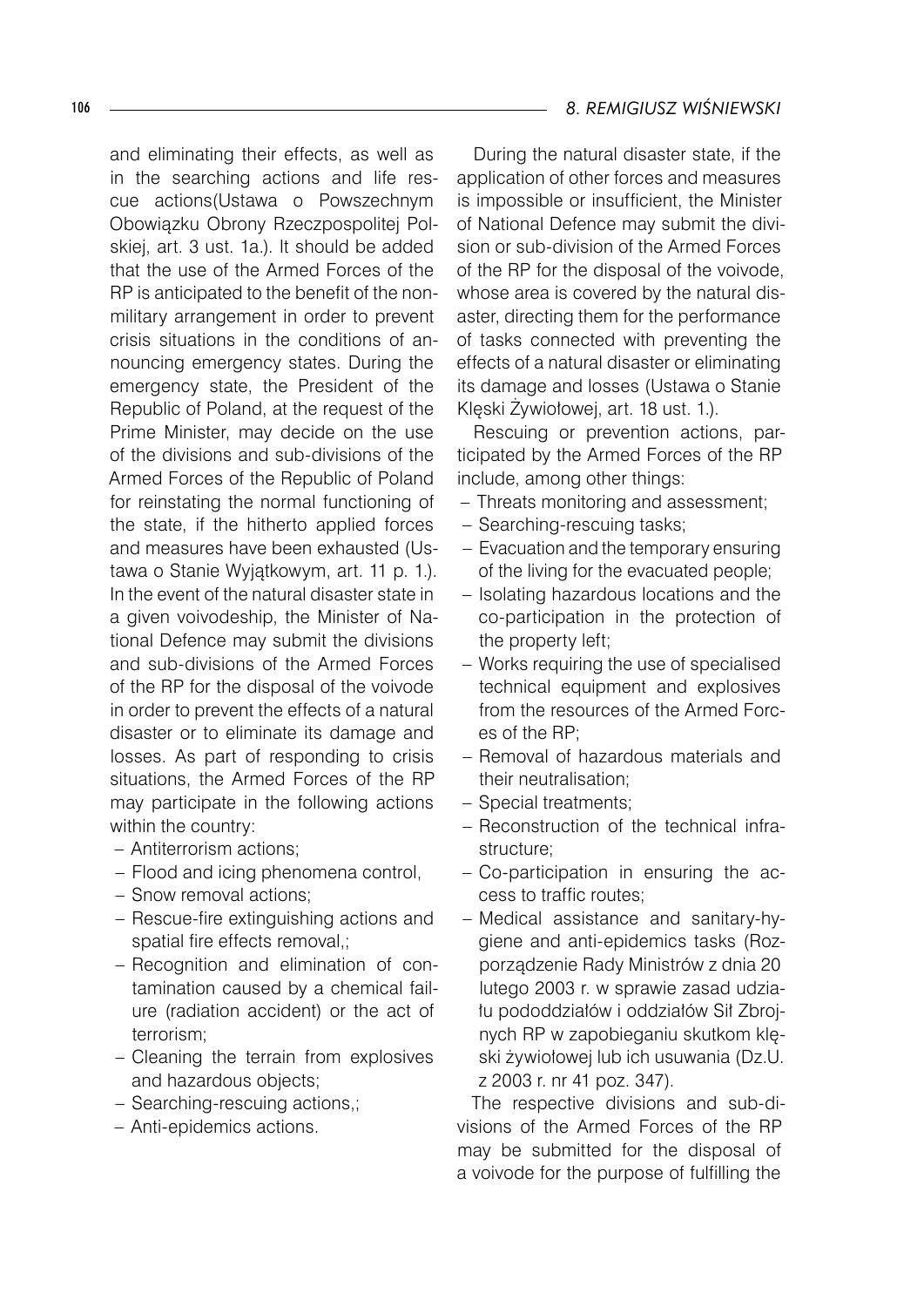tasks pertaining to the prevention and removal of natural disaster effects in the complete personnel or as temporarily established task groups. Commanding such divisions is subject to the rules stipulated in the military regulations and as per the procedures valid in the Armed Forces of the RP.

The legal acts binding in the territory of the RP, such as the Constitution of the Republic of Poland, and the cited Act on the emergency management, ensure safety to the citizens. In the territory of the Republic of Poland, the tasks included in the scope of emergency management, are performed by the Council of Ministers.

A body issuing opinions and advice regarding the initiation and coordination of projects undertaken within emergency management is the Government's Panel for Emergency Management, consisting of: The Prime Minister, who is at the same time the chairperson of the panel, the Minister of National Defence and the minister competent for internal affairs, the Minister of Foreign Affairs, the Minister-Coordinator of Special Services, if it has been appointed.

The afore-enumerated statutory tasks indicate an important role fulfilled by the sub-divisions and the divisions of the Armed Forces of the Republic of Poland (SZ RP) in all the phases of emergency management. Nonetheless, the main part of tasks consists in the wide and key problems connected with the monitoring and neutralisation of threats, rescuing the life and health of people, protection, supplies and providing help, evacuation, elimination of effects, repair and reconstruction. The nature of these tasks indicate that in the first run, the professionally prepared sub-divisions and divisions of engineering army should be used. These

troops have proper engineering equipment which may be used for rescuing the injured, animals and property. The rescue actions also involve helicopters (transport, sanitary, reconnaissance) which constitute the equipment of all the types of armed forces. The use of the army in crisis situations takes place following three procedures:

- Basic actions in such situations consist in notifying respective superior links by the representatives of a given administration level managing a region where a threat occurred, and such links, by agency of the Voivodeship Military Staff, notify a proper district generalship, which in turn orders commencing the action by specific military units.
- Alarm a commander of a military unit, in extraordinary cases or at the request from the terrain, takes an independent decision on commencing the action and then it reports on the above fact to the commander of the military district.
- Order the inclusion of the speci-–fied military units to the action takes place at the order of the commander of a military district, the commander of all the types of the armed forces, the chief of the General Staff of the Polish Army (WP) or the Minister of National Defence (Szymonik, 2011: 242).

If the use of the armed divisions and the sub-divisions of the Police Forces turned out to be insufficient, the divisions and the sub-divisions of SZ RP may help them. This happens pursuant to the decision of the President of the Republic of Poland issued at the request of the Prime Minister. Both the use of the Police and SZ applies mainly to the disorderly conduct.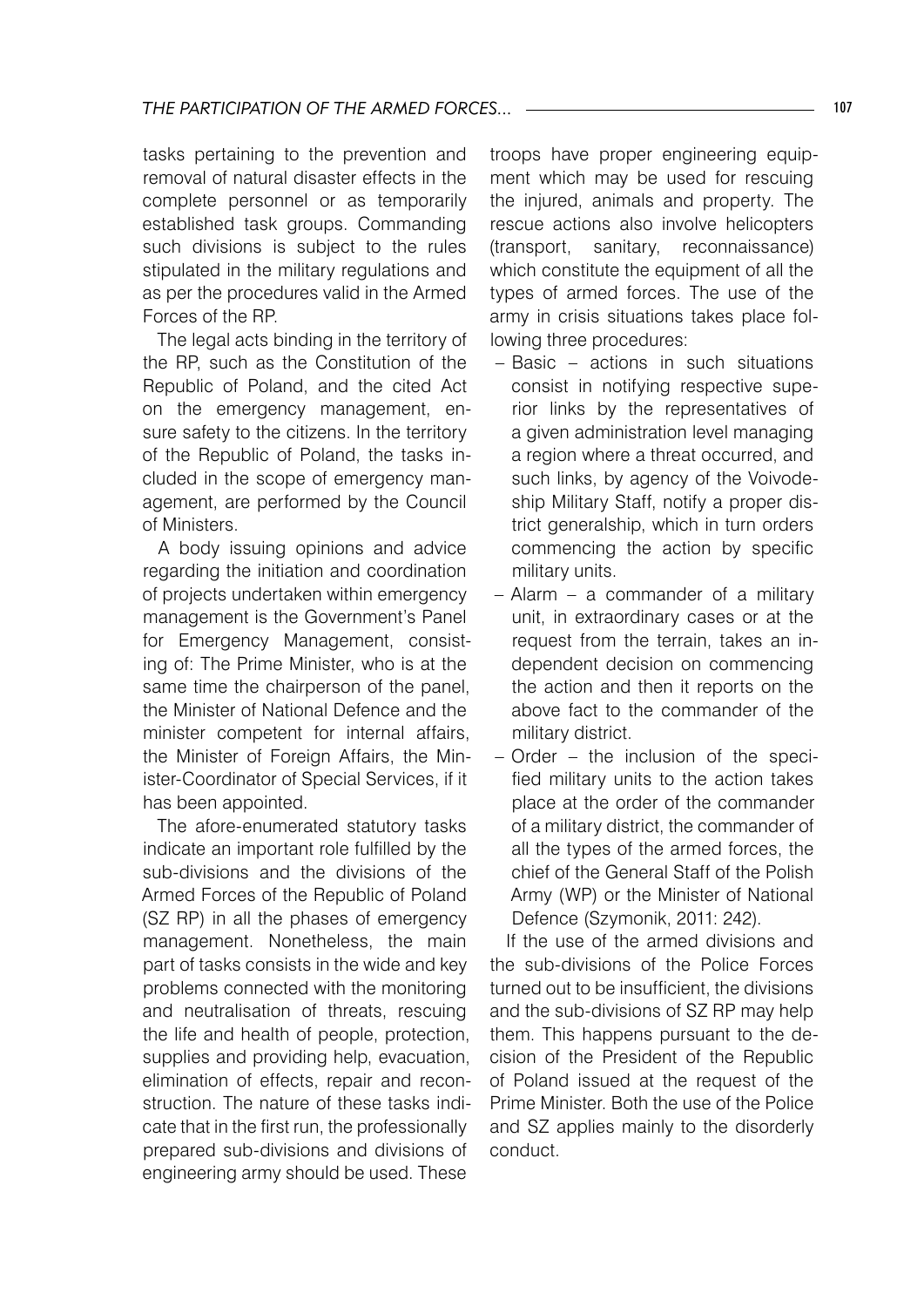The soldiers of the divisions and the sub-divisions of the armed forces submitted for helping the armed divisions and the sub-divisions of the Police are vested the police officer's rights, outlined in the Police Act, to the extent indispensable for fulfilling their tasks.

Furthermore, the Armed Forces of the RP may support the Border Guard in antiterrorism actions. This may take place when on the Polish sea areas there is a threat resulting from the use of a ship or a floating object as a terrorism measure. The Minister of National Defence may issue a decision on the application of indispensable measures on the Polish sea areas to submerge such a ship or a floating object (Ustawa o Ochronie Żeglugi i Portów Morskich z 4 sierpnia 2008 r.).

The key fields of the possible collaboration of the National Fire Brigade (PSP) with the Armed Forces of the RP include: the functioning of the subsystem of the national security management, preventing and eliminating the natural disaster effects, conducting rescue actions, supervising the adherence to the fire protection regulations, education, science, etc. The essential collaboration area of PSP and SZ RP is the cooperation as part of the subsystem of the national security management, whose functioning may be divided into four task fields:

- 1. Threat monitoring, considering their type, scale and occurrence location.
- 2. Preventing the occurrence of threats.
- 3. Responding pertaining to the occurrence of a specific threat and eliminating its effects.
- 4. Managing the state defence in the event of a military aggression (Ziobro, 2015: 83).

When analysing the functioning of the security management system in the aspect of non-military threats, it may be no-

ticed that its key task is to ensure, at all the state organisation levels, a well-functioning, efficient, ordered system, based on the cooperation and collaboration of the authority bodies and security subjects participating in the system.

# The Armed Forces of the RP in preventing the military and non-military threats. A security climate in terms of science and practice

An extremely significant category determining the perception of (the quality of) the Armed Forces of the RP are the anticipated directions of changes in their development. The modernisation of the Armed Forces of the RP is to increase their ability to ensure the state security and defence, as well as the ability to fulfil alliance obligations and possible aid provided to the state bodies in the event of an internal threat, such as natural disasters.

While attempting to present scientifically the possibilities of the Armed Forces of the RP in the process of preventing non-military threats which constitute an essential factor for ensuring the internal security of Poland, firstly, one ought to refer to the problem of developing the national security system of Poland. In line with the basic recommendations contained in documents (enumerated earlier) normalising the security state of Poland, the said process should take place in conformity with the idea of the integrated approach, including the aspects of an operational strategy and a preparedness strategy<sup>1</sup>.

#### 108 *8. REMIGIUSZ WIŚNIEWSKI*

<sup>&</sup>lt;sup>1</sup> The preparedness strategy – a concept describing planned changes in the scope of the respective subsystems of national security.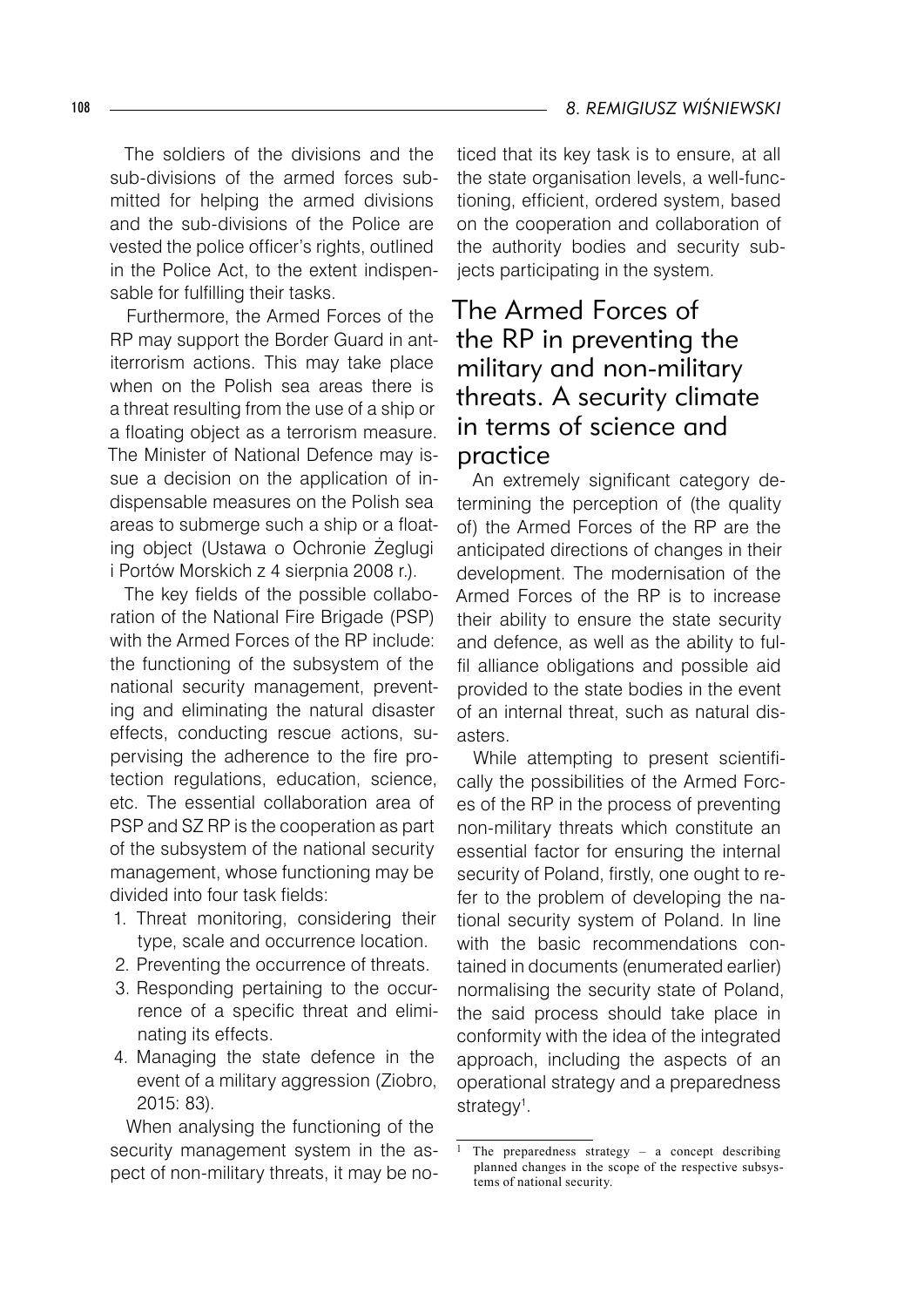When considering the feasible development scenarios of the situation affecting the security conditions in the Republic of Poland, three main options of an operational strategy may be formulated, namely (Koziej, 2012: 28):

- 1. The option of the maximal internationalisation of actions to the benefit of the security of Poland is at the same time connected with shifting priorities to non-military actions<sup>2</sup>;
- 2. The option of the strategical independence and self-reliance, assuming a determined strengthening of the state's action independence in terms of security in the context of the collective security policy crisis in the Transatlantic community and in Europe<sup>3</sup>;
- 3. The option of the sustainable internationalisation and emancipation of the security of Poland, assuming strengthening the alliance bonds and bilateral relations with the key partners and the authentication of the external security pillars, with the simultaneous readiness for independent actions in situations when the full alliance authenticity cannot be guaranteed<sup>4</sup>.

It must be noted that by means of the decisive emphasising of the connection of national efforts with the international mechanisms of collective security, a basis for creating the basic development directions of the RP national security system, it is necessary to accept an option of the sustainable internationalisation and emancipation of the security of Poland. While considering the conditions of

the aforementioned options, the achievement of strategical objectives within the security should include:

- The maintenance of one's own deter-– mination and readiness for action in the complete scope of fields, sectors and areas of national security with priority given to those in which action scenarios (joint) may be hindered;
- Strengthening the international security community through deepening the integration processes in Europe based on the community interests, including in particular as part of the system of the collective defence of the NATO Common Foreign Policy and the Security Policy of the European Union, and strategical relations with the United States and its partners;
- Supporting and selective involvement in the preventive action consisting in preventing the occurrence of new threat sources or spreading of the already existing crises in the beyondregional dimension and based on the legible international mandate (Koziej, 2012: 29).

The basic priorities of the operational strategy recommended in the perspective of the forthcoming decades are as follows:

- The maintenance and use of the abil-– ity, readiness and determination in the need of responding to any threats to the security of RP, in particular those in relation to which the authenticity of the alliance response cannot be guaranteed fully, in politically unclear situations and thus difficult to reach a consensus;
- The actions to the benefit of the Alli-–ance consolidation around its basic function consisting in selective defence;

A suggested option corresponds to the optimal (hypothetical) development scenario of the RP security situation in the forthcoming period.

 $3$  The option of strategical independence and self-reliance corresponds to the pessimistic development scenario of the RP security situation in the forthcoming time frame.

<sup>&</sup>lt;sup>4</sup> The option of the sustainable internationalisation and emancipation of the security of Poland corresponds to the realistic development scenario of the RP security situation.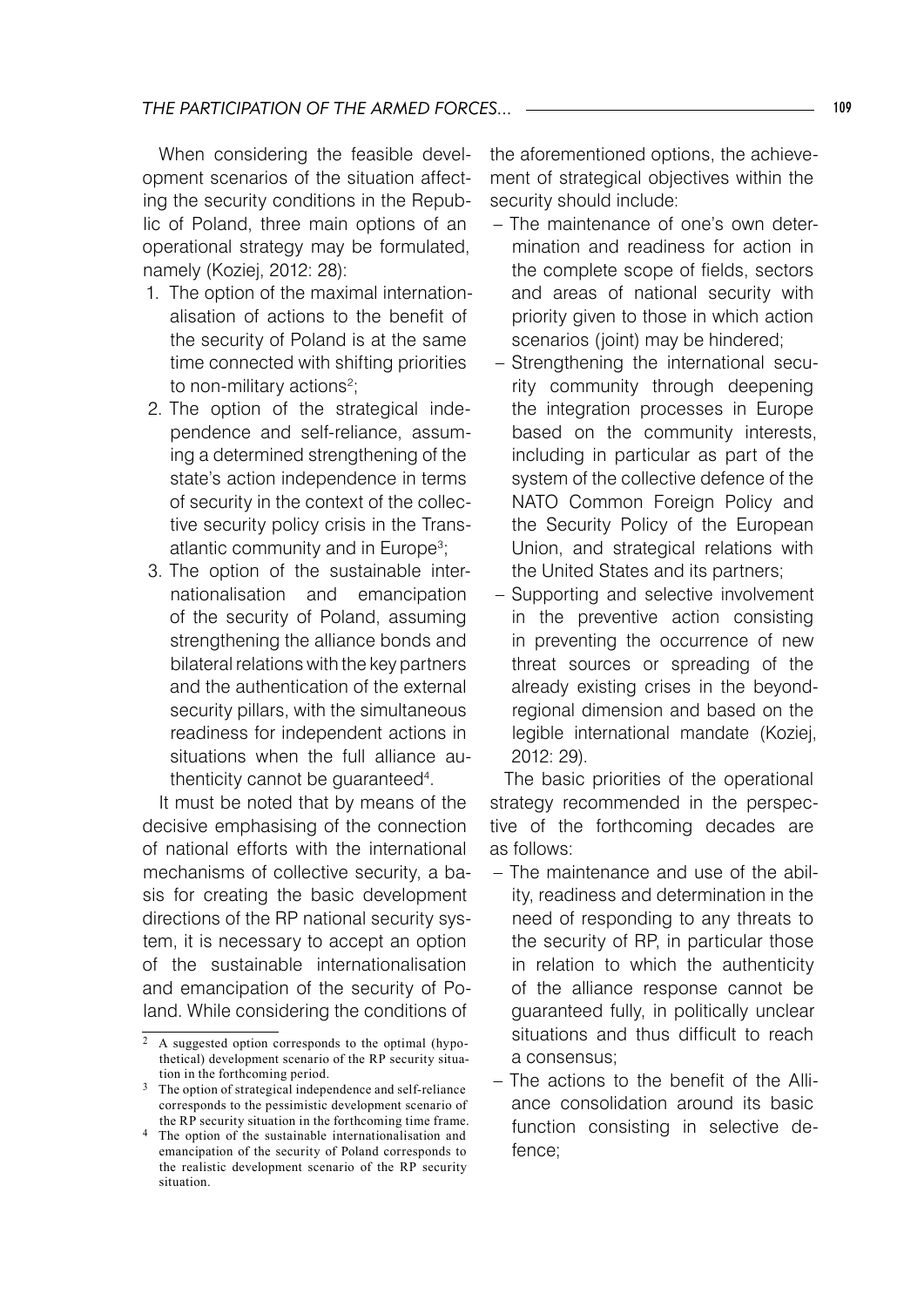- Leading to the reinforcement of the Joint Foreign Policy and the Security Policy of the European Union, mainly the European Union accepting the new EU's security strategy, based conceptually on the commonality of security interests of member states and assuming the strict collaboration of the EU with NATO;
- The maintenance of a strategical partnership, based on the commonality of values and interests, with the USA and other countries important in terms of the security of RP;
- Conducting an active policy of taking opportunities and reducing risks, including participation in the international preventive operations of reducing threat sources and stabilising crisis situations;
- Ensuring the effective protection of subjects, economic and social potential against the destructive influence of internal and external threats during war, crisis and peace;
- Shaping the social, national and citizenship awareness referring to the meaning of human rights and freedom and the rules of their proper use without any detriment to the safety of other people, communities and the entire country;
- The maintenance of a high level of readiness to rapid responding to crisis threats, individual – to the citizens and collective – to the population;
- The organisation and ongoing imple-– mentation of the various forms of a social and economic support of actions to the benefit of the national security;
- Emphasising a new strategy, directive and development plans and operational plans on the most perspective dimension of national security, which becomes a widely understood cybersecurity (Gryz, 2013: 77).

The other key aspect is the concept of preparing the national security system referred to as a perception strategy. The basic strategical preparedness tasks include:

- Ensuring the uniform organisation of the management apparatus concerning all the states and circumstances of the state functioning at the organisational level;
- Ordering the legal system in order to ensure strategical control and efficient management of the national security system of the RP at the political-strategical level;
- Establishing a governmental coordi-– nating entity;
- Ordering the competence division within emergency management;
- Preparing bodies and offices handling such bodies for functioning in the integrated management system;
- Preparing an infrastructure enabling the functioning of organisational and planning entities;
- Creating integrated telecommunica-– tion systems and information technology support of a decisive process (Koziej, 2012: 32-33).

What is particularly important here is the process of improving operational subsystems whose transformation should concern two basic subsystems: defensive and protective.

Yet another crucial area within improvement should be preparations covering the social and economic links of security support. The preparedness actions concerning the social links of security support should include:

- The acceptance of system solutions increasing the role of social organisations, organisations issuing opinions, analytical centres, etc. in state security issues;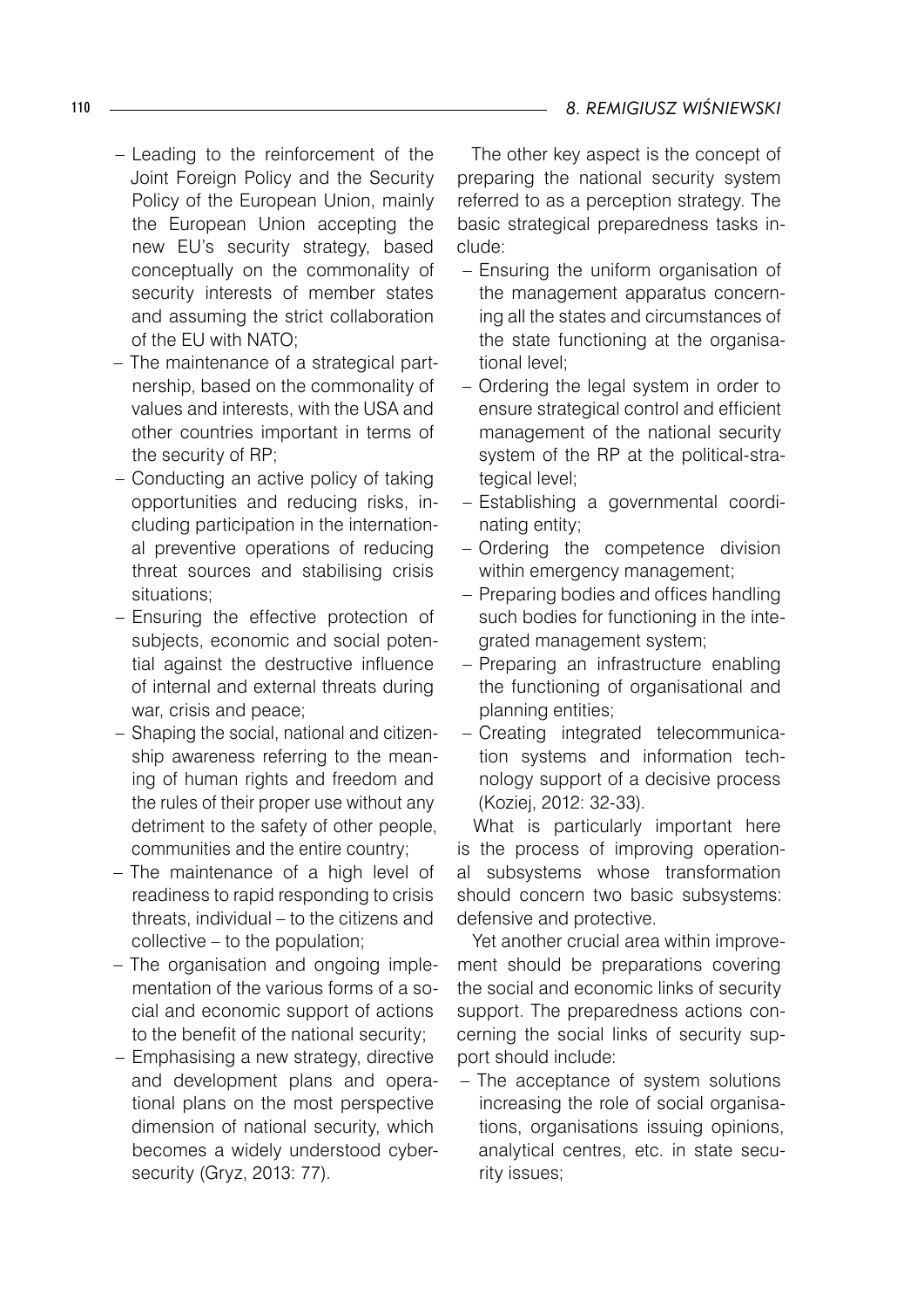- $-$  The reinforcement of the role of the non-governmental sector in security matters;
- The reinforcement of the role of local bodies and citizen's bodies in security matters;
- The improvement of the co-ordination and financing of actions in the sphere of human freedom and rights protection and research and education;
- The subject of national security in the mission of public media and journalists education.

The preparedness actions concerning the economic links of security support should include, among others:

- The determination of the economic security structure through delegating responsibilities and tasks to specific bodies, entities or persons, together with tools enabling their fulfilment;
- The diversification of the structure of electricity generation, i.a. through the construction of a nuclear power plant and the development of renewable energy sources;
- Conducing the reform of public financ-– es, considering the limitation of excessive budget deficit, as well as changing the organisation and management of public finances;
- Maintaining the control over the strate-– gical elements of the power infrastructure by the State Treasury;
- The elaboration of a long-term strategy concerning the geological resources of Poland and the extension of the storage capacities for liquid fuel;
- The acceptance of the government's programme of strategical reserves and ensuring financing at the level enabling the fulfilment of tasks planned in the long-term strategical perspective (Koziej, 2012: 34).

The implementation of the above mentioned major directions and assumptions of the development of the RP national security system should primarily consider the preparedness of proper legislative initiatives and draft decisions concerning national security by the President of the RP, Government, Parliament and other state bodies.

The development of the armed forces and accompanying changes mostly arise from the anticipated threats and economic possibilities. Three most probable scenarios determining the future of the security of Poland are defined in the following dimensions: positive, negative and feasible. A positive variant assumes the complete lack of military threats, negative – the inevitability of the future armed conflict with participation of Poland. The third, feasible scenario, does not anticipate any conflict in the near future; yet, it does not exclude it completely in the long run. Furthermore, this variant assumes the deterrence of prospective adversaries through the essential defensive abilities of Poland and the participation in the joint actions with NATO and EU allies.

The involvement of the RP in the structures of the Alliance and the Union increases our safety, and the army of allies constitute a part of the defence system of our country. Nevertheless, membership in NATO and EU obliges Poland to ensure participation in the security and defence system of our allies. The held military potential corresponds to the basic defence needs of Poland; however, it needs to be expanded on a continuous basis.

Every country in the world, regardless of its significance in the international aspect or its size, deems the widely understood security issues as the priority of the implemented policy. One of the basic functions of the state is striving for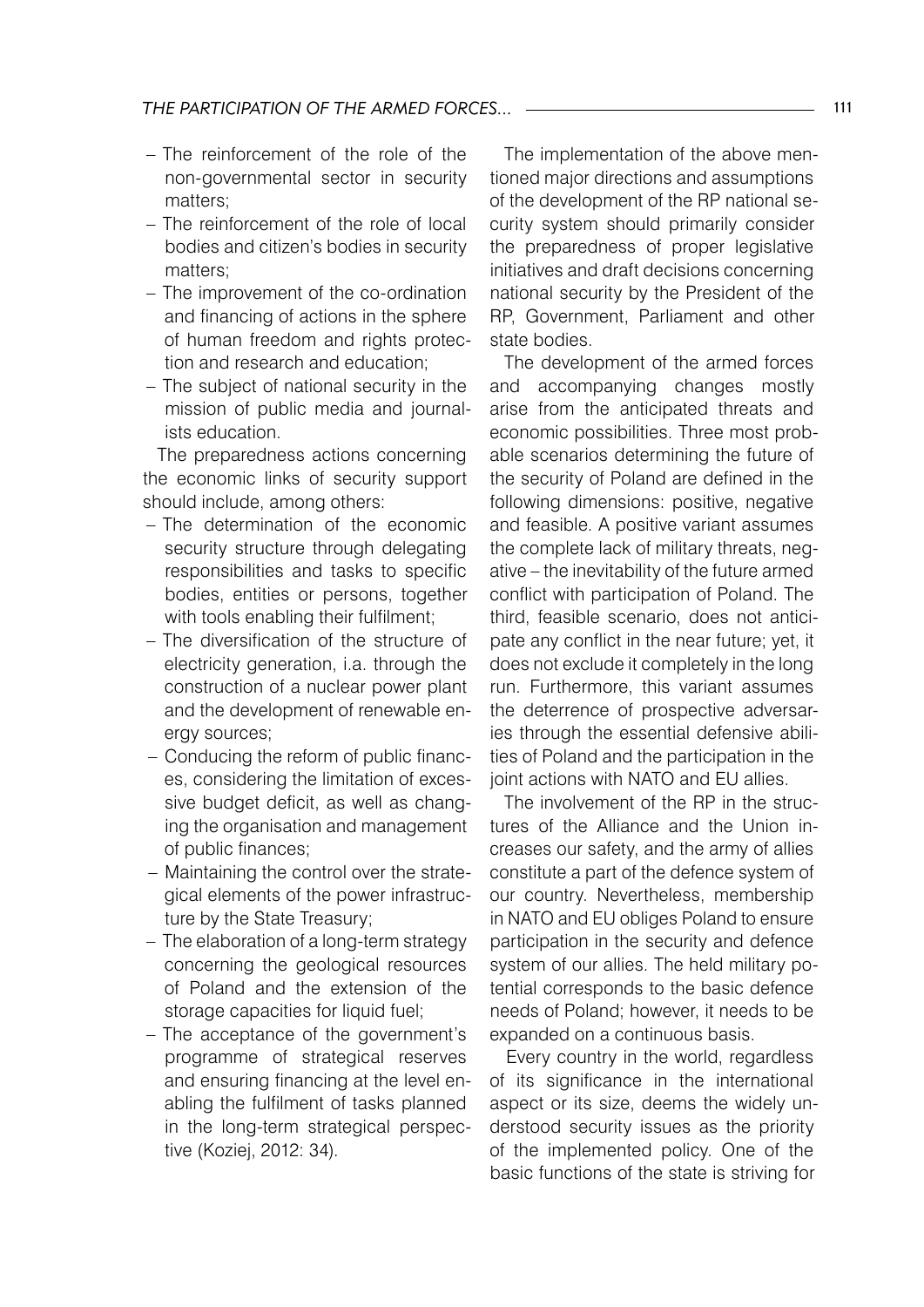ensuring its subjects, operating on its territory, as well as citizens with security understood as widely as possible. The contemporary concept of security may be interpreted differently and may take various research approaches. The issues of referring to security constitute the inevitable recognition element. The aim of the indicated thought is the presentation of a theoretical concept of the state internal security. It is needed to discuss the concept of security, specify the science and practice of security – securitology, as well as the presentation of information on internal security and threats to this security.

A term being implemented nowadays, comprising a range of sciences related to security is securitology, that is a science of the effective and safe protection of each human, of a preventive nature, preceding risks, threats and hazards, contributing to crisis prevention, looking for the universal solutions of a practical action for security in each dimension of human existence (Korzeniowski, 2009: 7).

The research area of securitology comprises threats and a state regarded as safe. Hence, securitology is a science combining theory with practice. The dependences are presented in the figure below.



Source: author's study based on, L. F. Korzeniewski Securitology. Human and social organisation security science, Warszawa 2009, Krajowe Stowarzyszenie Ochrony Informacji Niejawnych, p. 44.

The securitology theory (identification of threats) enables hazards forecasts. Whereas, practice depends on influencing the existing security level and assigning required features to it (Korzeniowski, 2009: 9).

Securitology comprises projects aimed at protection against the adverse effects of the contemporary civilisation development and force majeure. It takes from the accomplishments of praxeology, sociology, political science, ethics, religion stud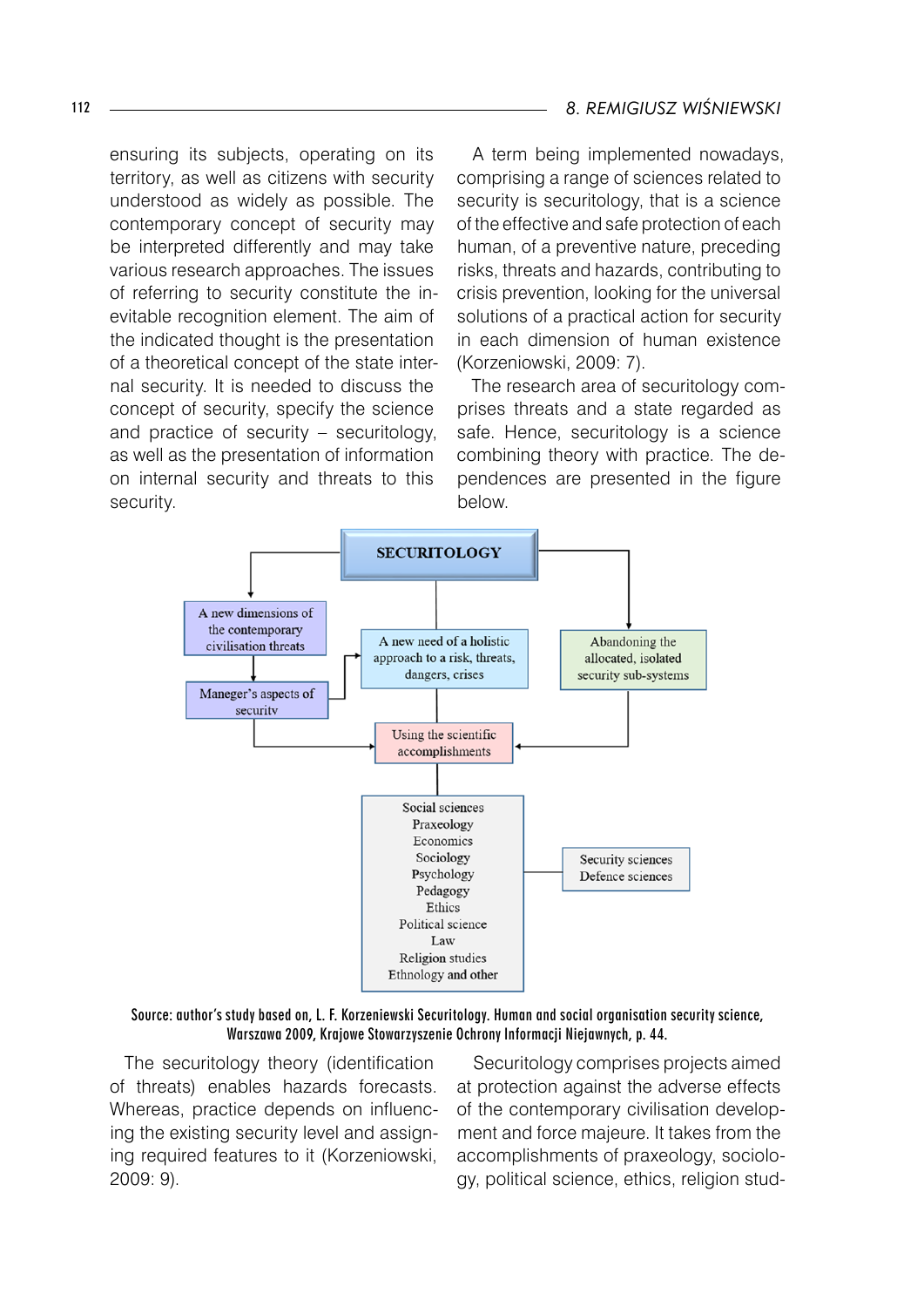ies, pedagogy, economics, and natural, technical, legal and medical sciences. The subjects of securitology include:

- Concept definition, –
- Topic outline,
- The essence of theory, the essence of practice,
- Securitology praxeology,
- Humanitarian, universal aspect (Korzeniowski, 2009: 20).

The integration of security sciences requires a system approach since a single threat may generate problems with many areas of human activity and it will also require a comprehensive approach towards solving such problems. This challenge must be faced by securitology which is the system of projects blending to the benefit of security in various separated human subsystems. This is the philosophy of integrating all the known security aspects(Korzeniowski, 2009: 44).

The presented specifications depict – make us aware – that a single super component (service) responsible for the anticipation, neutralisation, etc. of threats does not exist.

This is a complex area where lots of entities and institutions are active, which must treat improvement in the discussed matter as a continuous process, and hold the awareness of cooperation and experience exchange in building the security situation, including the state internal security.

One of such initiatives or solutions is the appointment of the Territorial Defence Forces as an integral part of operational troops (the Minister of National Defence on 25 April 2016 executed the concept of territorial defence). Currently, many European countries search for a method of increasing the potential of armed forces with the use of moderate outlays and the idea of territorial defence (OT) is the exact example of such a trend, it is a system solution functioning in many countries.

## Summary

The use of the armed forces in order to support civil authorities in ensuring security to citizens has constituted one of the essential elements of the national security organisation. It takes place particularly in situations when constitutional institutions and services are not capable of fulfilling their tasks on their own, especially, when given threats occur abruptly and unexpectedly. Sometimes, in the situation when other forces are not able to cope with the forthcoming tasks, and even when they are not able to fulfil them, the army is used.

The armed forces are one of the key and basic tools of national security without which a country would not be able to fulfil its primary mission, particularly ensuring the safety of its citizens and the protection of a country's development possibility.

As a result of the research process, the participation and significance of the Armed Forces of the Republic of Poland (RP) in ensuring security and the effective functioning of the state internal system was identified.Although the international situation has been and will be changed drastically, it is not possible to claim that in the time of peace, troops are not needed by countries. The current use of the army as a force aiding the order and rescue services is a very good solution, which in fact is a standard, especially in the situation when the armed forces are the institution which is most trusted and respected by the society.

Concluding the above divagations, the following observations may be made:

- The Armed Forces are a very important element of the country not only in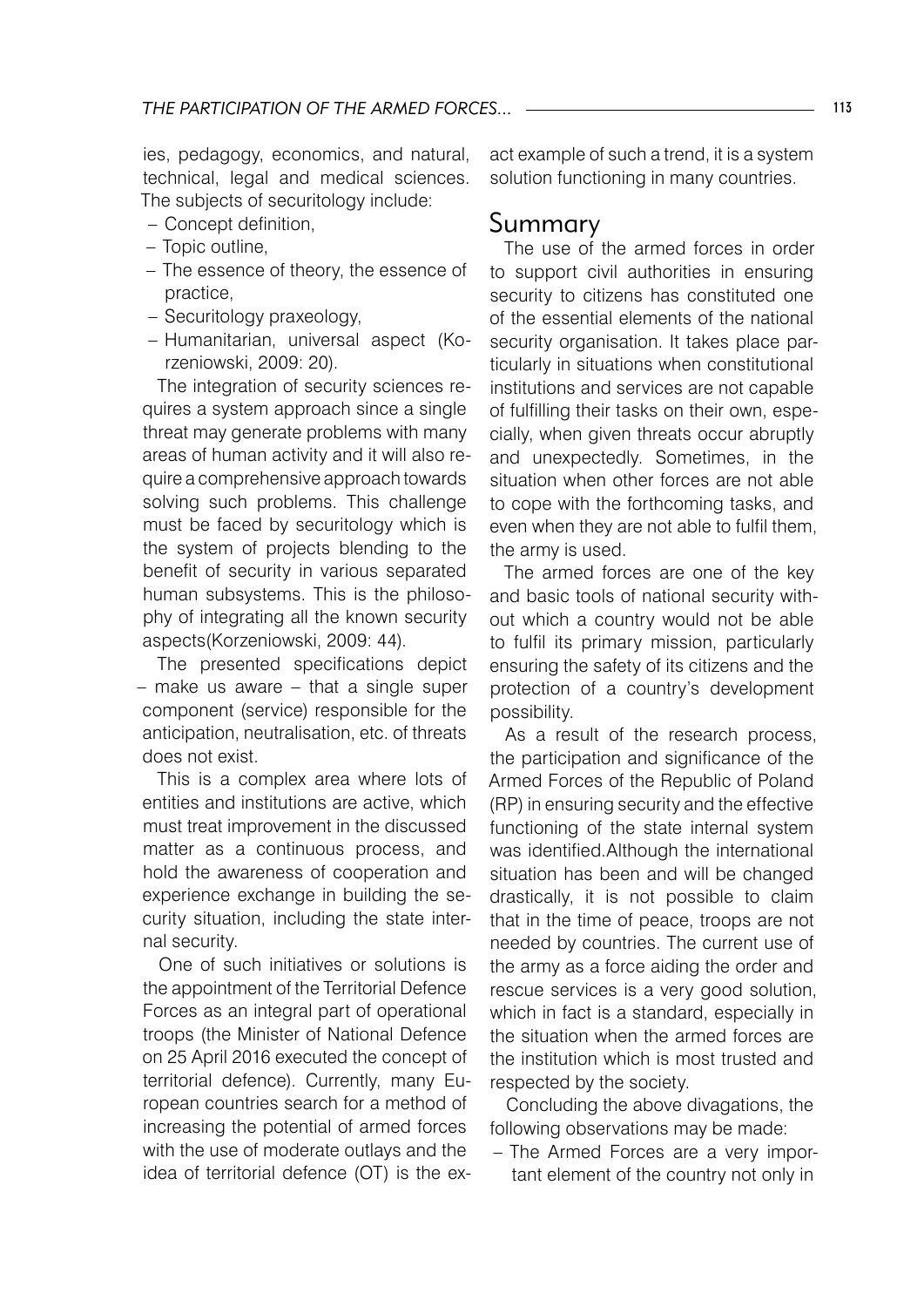a crisis situation or war but also in other situations different than the accepted standards in the time of peace;

- The more numerous army is and the better trained it is, a given country is deemed more as a significant and meaningful in terms of the army, thus the international environment respects such a country more;
- But for the army, the effects of many natural disasters and other emergencies would be more tragic in effects and scale, and introducing a public order (recovery of internal security) in the country would also pose problems without the support and use of the potential of the Armed Forces.

## Bibliography

- Babiński A., Jurgilewicz M., Malec N., (2015) State. Law. Security. T I, Police Academy, Szczytno.
- Balcerowicz B., (2010) The Armed Forces in the state of peace, crisis, war, Scholar Scientific Publishing House, Warszawa.
- Cieknowski Z., (2012) State security threats, AON Warszawa.
- Drzewicki A., (2010/2011) The strategy of the participation of the Armed Forces of the Republic of Poland in international operations, "Rocznik Bezpieczeństwa Narodowego", Wrocław.
- Dworecki S., (2002) State security threats, AON Warszawa.
- Ficoń K., (2007)Emergency management engineering. System-like approach, Bel Studio Publishing House, Warszawa.
- Gierszewski J., (2013) Internal security. System outline, Difin Publishing House, Warszawa.
- Gryz J., (2013) The strategy of the national security of Poland, PWN Scientific Publishing House, Warszawa.
- Kaczmarek J., (2008) Contemporary security, AON, Warszawa.
- Korzeniewski L.F., (2009) Securitology. Human and social organisation security science, Stowarzyszenie Ochrony

Informacji Niejawnych Publishing House, Warszawa.

- Kowalewski M., (2015) The aspects of the national security of the Republic of Poland, Publishing House of Warsaw University of Technology, Warszawa.
- Koziej S., (2012) The main arrangements and recommendations of the Strategical Review of National Security 2012, "Bezpieczeństwo Narodowe", Warszawa No. 3-4.
- Merczyńska M., (2011) The national security of the Polish country, Academy named after Jan Długosz Częstochowa.
- Pawłowski J., (2006) Dictionary of national security vocabulary, AON, Warszawa.
- Piątkowski K., (2002) A new type war, "Poland in Europe", Warszawa.
- Prońko J., (2001) The system of emergence response management in extraordinary human and environment emergencies, AON, Warszawa.
- The Regulation of the Council of Ministers of 20 February 2003 on the rules of the participation of the sub-divisions and the divisions of the Armed Forces of the RP in prevention of the natural disaster effects or their elimination (Journal of Lawsof 2003 No. 41, item 347).
- https://www.money.pl/podatki/akty prawne/rozporzadzenie;rady;ministrow; z;dnia,dziennik,
- ustaw,2003,041,347.html (access date 10 February 2020)
- Stachowiak Z., Płaczek J., (2002) The selected problems of security economics, AON, Warszawa.
- Stańczyk J., (2006) Contemporary security concept, ISP PAN, Warszawa.
- Szymonik A., (2011) Security systems organisation and functioning, Difin Publishing House, Warszawa.
- The Act on the protection of navigation and sea ports of 4 August 2008 http:// prawo.sejm.gov.pl/isap.nsf/download. xsp/WDU20081711055/T/D20081055L. pdf (access date 10 February 2020)
- The Act on the general defence obligation, Article 3.1.(a). https://www.lexlege.pl/us-